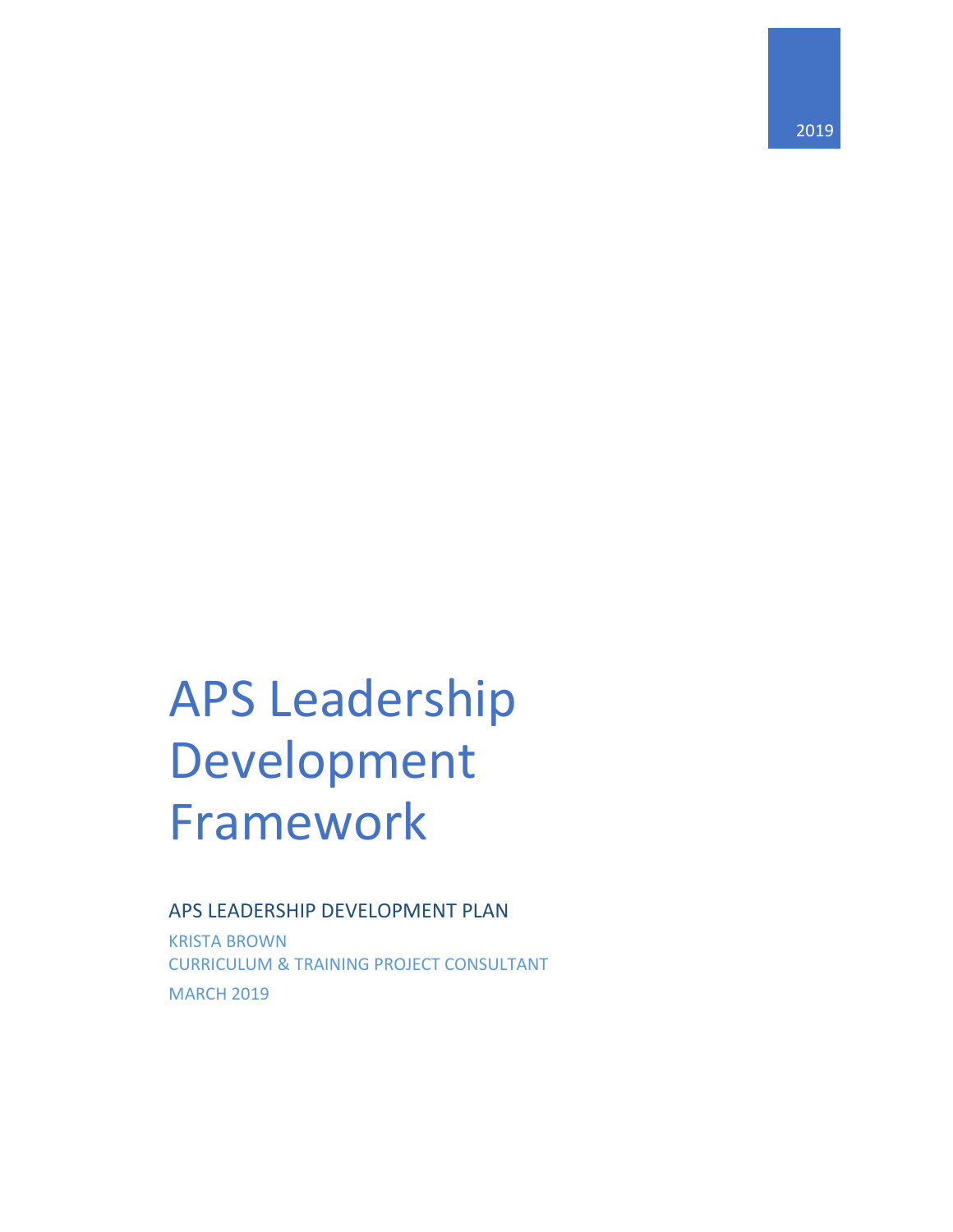# Table of Contents

<span id="page-1-0"></span>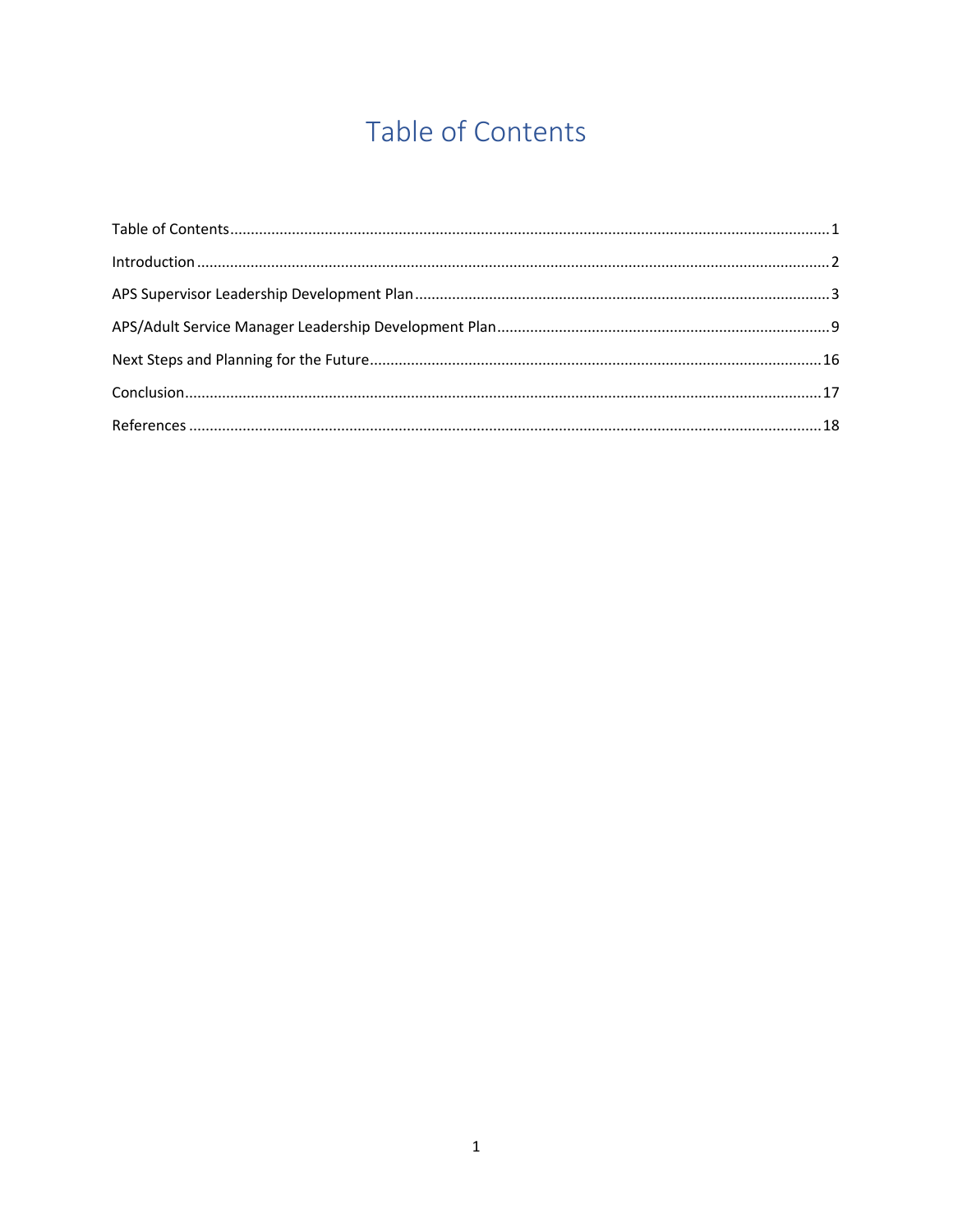# Introduction

<span id="page-2-0"></span>In early 2019, the Adult Protective Services Workforce Innovations (APSWI), a program of the Academy for Professional Excellence, San Diego State University School of Social Work, commissioned work on a two-phase leadership development project. The goal of the project is to develop a statewide Adult Protective Services Leadership Development Framework for managers which includes a research report and leadership workforce development plan.

This document encompasses the second phase or the Leadership Development Plan for APS Supervisors and APS/Adult Service Managers. It leverages research and information from the Adult Protective Services Leadership Development Framework research report (Phase 1) as well as the National Adult Protective Services Association, Administration for Community Living, County Welfare Directors Association, California Department of Social Services, and California Regional Training Academies.

Information will be presented in four sections covering:

- APS Supervisor Leadership Development Plan
- APS/Adult Service Manager Leadership Development Plan
- Next Steps and Planning for the Future
- Conclusion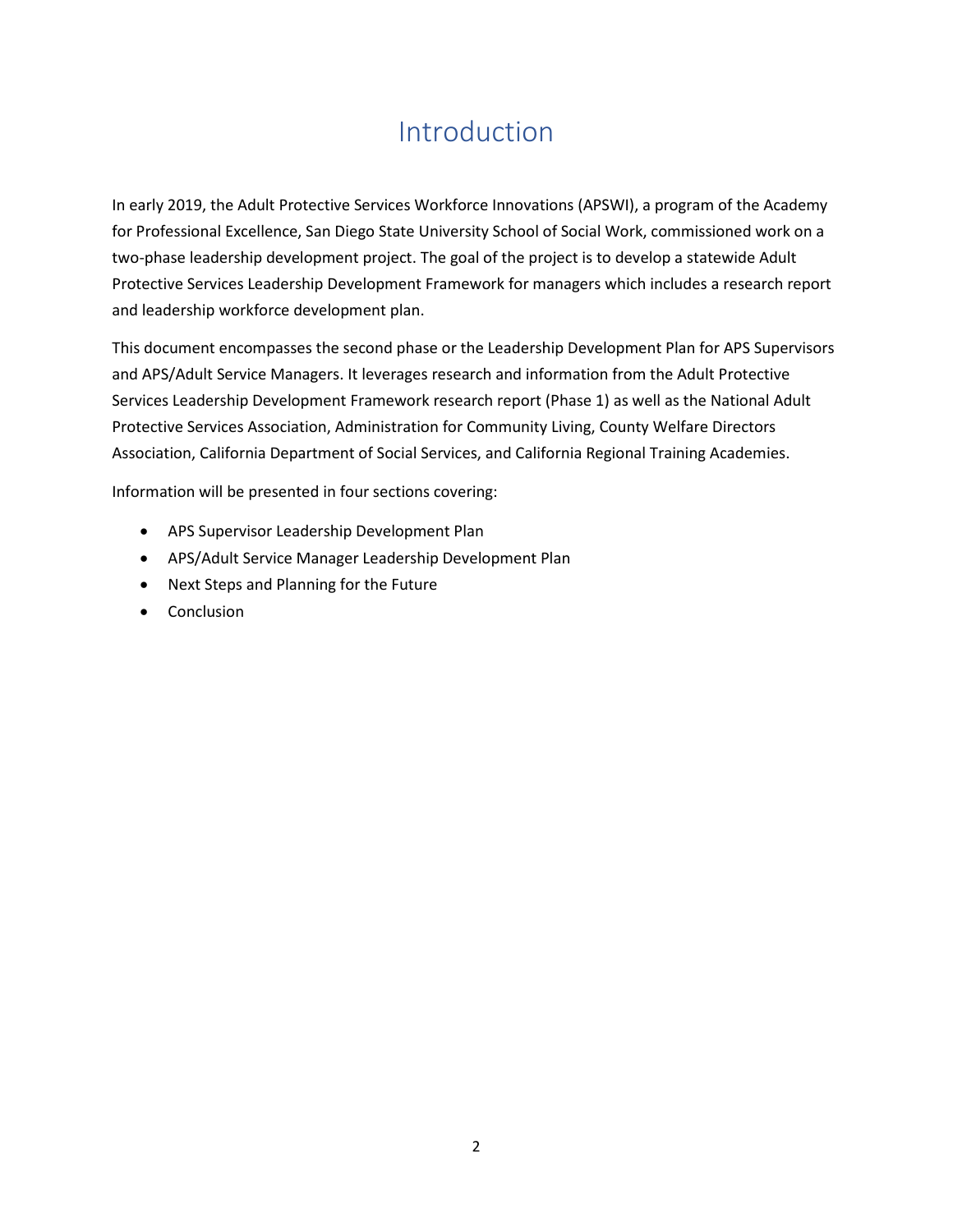# <span id="page-3-0"></span>APS Supervisor Leadership Development Plan

*APS Supervisors provide a combination of case oversight, approval of key decisions, case direction, problem-solving, and support and encouragement to the worker* (Administration on Community Living, 2016).

APS Supervisors have a vital, multi-faceted role which requires training and support. Historically in California, there has been a lack of funding to develop and deliver standardized APS Supervisor training consistently. Additionally, supervisors often lack the time and support for training and professional development opportun[i](#page-5-0)ties due to the demands of the position.<sup>i</sup>

The National Adult Protective Services Association (NAPSA) Recommended Minimum Program Standards documents the importance of high-quality training materials and opportunities for all APS Professionals throughout the country. " The ACL Final National Voluntary Consensus Guidelines for State Adult Protective Services Systems takes NAPSA's minimum program standards and incorporates them into a guideline dedicated entirely to training, including APS Supervisors.  $^{\text{iii}}$  $^{\text{iii}}$  $^{\text{iii}}$ 

The following APS Supervisor Training Plan incorporates research and information from the Adult Protective Services Leadership Development Framework research report (Phase 1) as well as work completed by the National Adult Protective Services Association, County Welfare Directors Association, California Department of Social Services, and California Regional Training Academies.

#### **APS Supervisor Training Plan**

- **Important considerations for APS Supervisor training development and delivery:**
	- $\circ$  Historically there has been a lack of resources to develop and offer supervisor training consistently.
	- $\circ$  Supervisors lack time to attend training; spend a lot of time on administrative tasks.
	- $\circ$  Supervisors are not hired in cohorts they need flexible/accessible trainings.
	- o Supervisors may be promoted from within the department/unit or from other departments/units/divisions.

#### • **Leverage existing content and resources:**

- o [APS Core trainings on critical topics](https://theacademy.sdsu.edu/programs/apswi/apswi-elearning/) (eLearning/Transfer of Learning (TOL) guides
- o [Field Guide for APS](https://theacademy.sdsu.edu/programs/apswi/field-guide-for-aps/) Update guide to reflect the availability of all Core Competency eLearnings.
- $\circ$  APS Supervisor Core Training Competencies developed by NAPSA Education Committee 2012/2013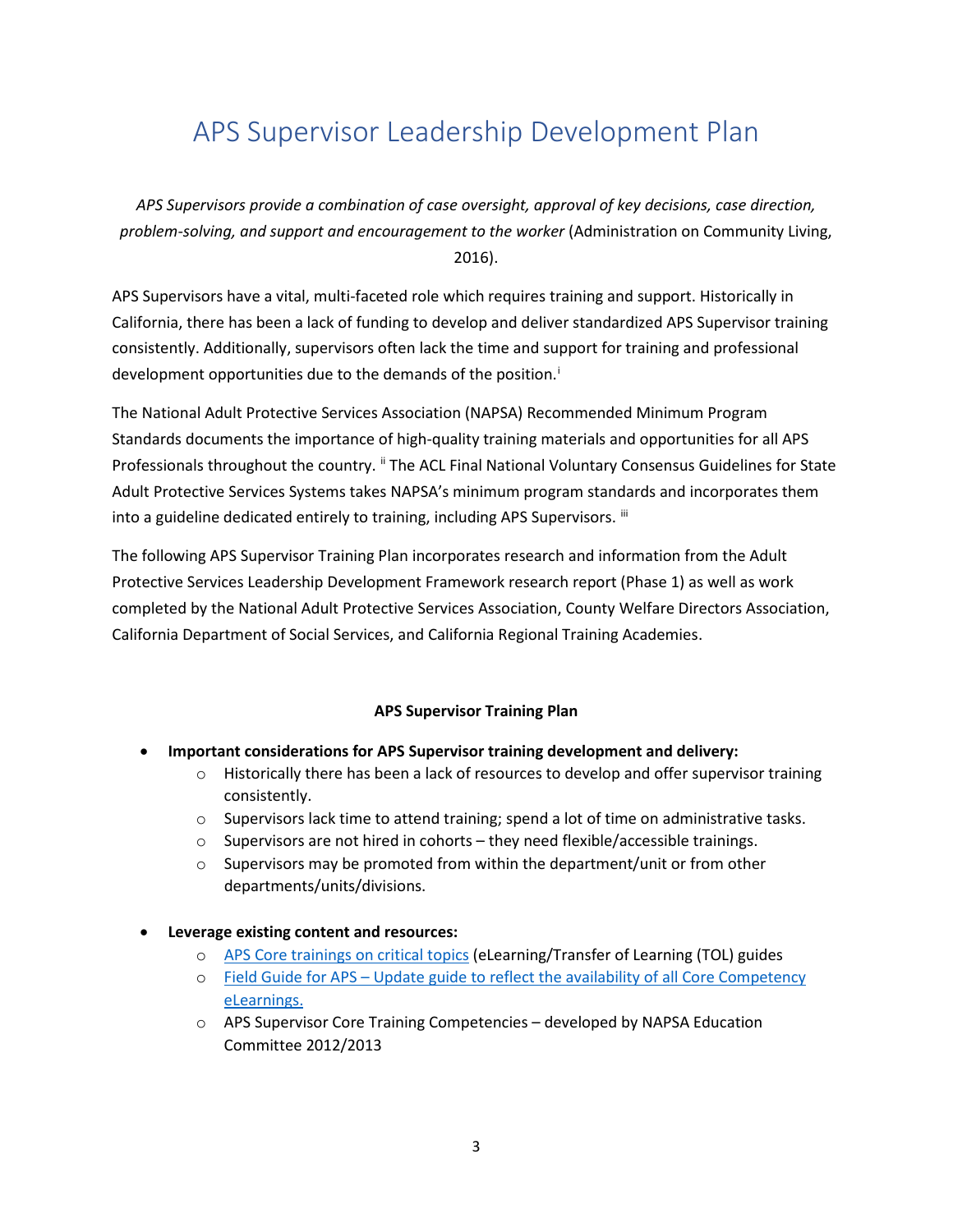- $\circ$  Four to Fiv[e APS Supervisor Modules](https://theacademy.sdsu.edu/programs/apswi/supervisor-training/) developed by National APS Training Partnership and Protective Services Operations Committee (PSOC). Modality: instructor-led learning (ILT).
	- Note: *Teambuilding for APS Professionals* was piloted in 2013 but not published to date. More research will need to be done as to why and what needs to be done to finalize.
- $\circ$  California Specific [CWDA Resources:](https://www.cwda.org/adult-protective-services) APS Guidelines to Supplement Regulations; MOU Templates – Ombudsman and Public Guardian; APS Cross Reporting and Referral Guide.
- **Revise** existing content as needed based on Phase 1 research report findings, CA Curriculum Advisory Committee focus group feedback and models from other states/jurisdictions.
- **Training plan** includes topics (foundational/advanced), structure, sequencing, modalities, use of emerging technologies, etc.
- **Topics**
	- o **APS Supervisor Core Academy** (based on APS Supervisor Core Competency Roadmap ver. 11/2013):
		- Competency 1 -Understanding Self as Supervisor include self-assessment component (i.e. DiSC and/or Meyers Briggs); transitioning from Peer to Manager for new Supervisors; critical thinking and problem solving
		- Competency 2 Foundations of Effective Supervision include Appreciative Inquiry/Appreciative Leadership models
		- Competency 3 Teambuilding for APS Professionals include diversity and cultural competency; include Appreciative Inquiry/Appreciative Leadership models
		- Competency 4 APS Supervisor as Trainer include training on APS Core and transfer of learning guides; utilizing Field Guide for APS; utilizing CWDA APS Guidelines to Supplement Regulations (CA specific); training on documentation, interviewing and developing rapport; coaching.
		- Competency 5 Management of Personnel Issues (this may be part of agency HR training, cover unique aspects of APS supervision).
		- Competency 6 Data and Fiscal Operations include critical thinking and analysis.
		- Competency 7 Safety & Self Care include workplace safety; emergency preparedness and response.
		- Competency 8 Collaboration & Resources include CWDA APS Guidelines to Supplement Regulations, MOUs with Ombudsman and Public Guardian Programs, Cross Reporting Referral Guide.

#### o **APS Supervisor Advanced Topics**:

- Critical Thinking & Problem Solving
- **EXEC** Capacity and Decision-making
- Advanced Interviewing
- **Supervising Financial Exploitation Cases**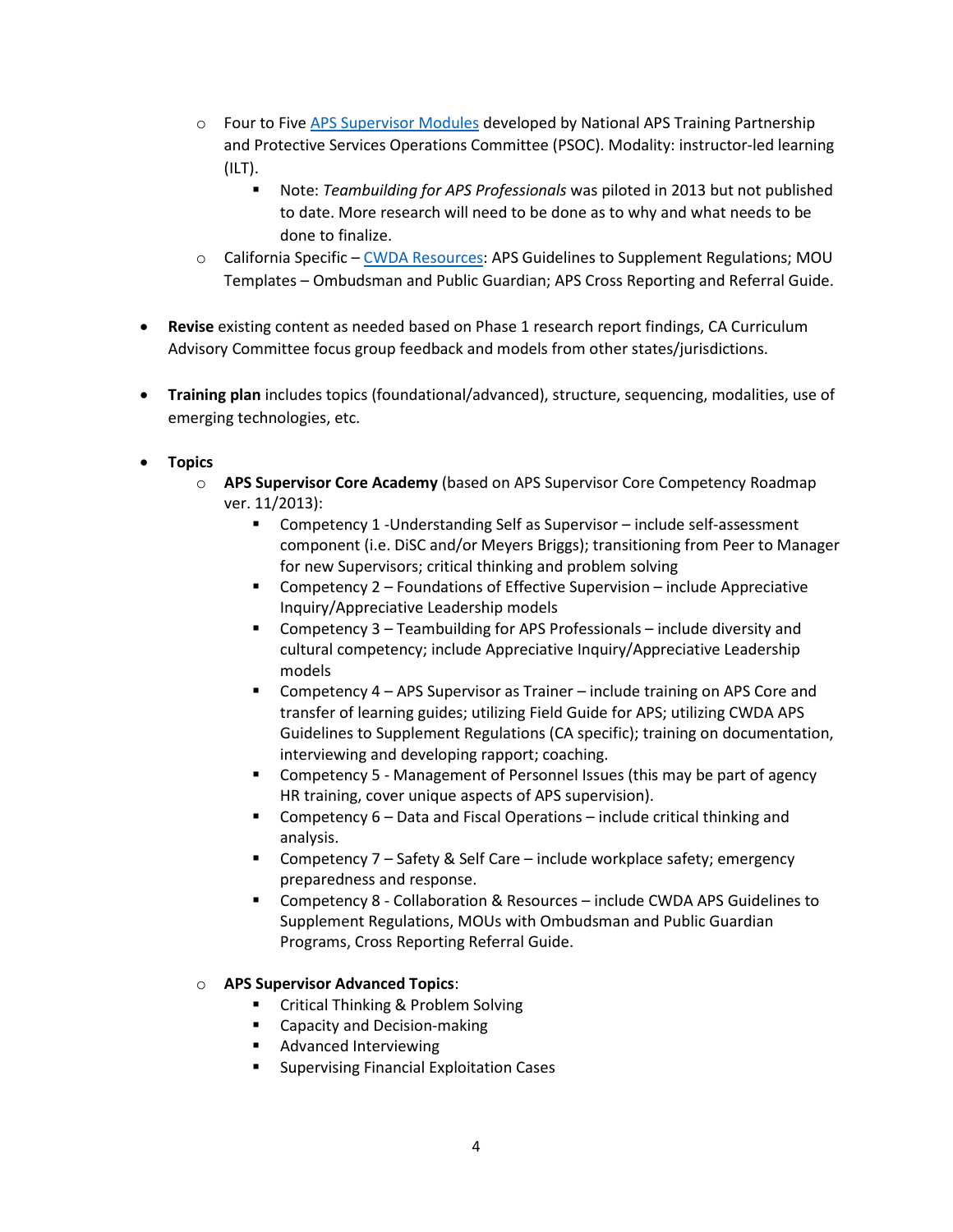- <span id="page-5-0"></span>o **Critical APS Core Trainings for New APS Supervisors** (if they have not previously taken course). Modality: eLearning
	- Module 9 Communication and Interviewing
	- **Module 10 Self-Neglect Clients**
	- **Module 12: Financial Exploitation**
	- **Module 15: Documentation and Report Writing**
	- **Module 17: Assessing Client Capacity**
	- Module 18: Risk Assessment
- o *If Supervisor is promoted from outside of APS, it is recommended they complete all 23 APS Core Competency eLearnings.*

#### <span id="page-5-2"></span><span id="page-5-1"></span>• **Modalities**

- o Utilize multiple modalities including micro-learning or bursts, instructor-led training (ILT), eLearning, webinars, podcasts, apps/social media, virtual reality, etc.
	- "Blended to the Max" combination of ILT, web seminar, eLearning.
	- **Incorporate team-based learning into supervision and/or team meetings for** micro-learning/training bursts/reinforcement – help to develop "leadership capital" and "leaderful" team/department.
	- "Supervisor Roundtable"- Monthly web seminars with polling and breakouts or in-person meetings – used for foundational and advanced topics.
	- Quarterly instructor-led training (ideally).
	- Flexible, asynchronous eLearning self-standing or to accompany ILT and web seminars.
	- Podcasts 15-30 min on foundational and advanced topics new topics or recordings of web seminars.
	- Develop an APS Supervisor app as quick training/reference/reinforcement; tip sheets; definitions; case study examples; chat/networking function. Or leverage appropriate social media tools – LinkedIn Group, Facebook, etc.

#### <span id="page-5-3"></span>• **Sequencing**

- o All new APS Supervisors complete an eLearning or series of eLearnings on critical information needed to perform the supervisory position in the short-term. This information can be culled from the APS Supervisor Core Academy Competencies.
- o The APS Supervisor Core Academy is offered on a rolling basis throughout the year and new APS Supervisors complete training in all eight identified competencies within the first year of beginning the position. Trainings offered in a multi-modal, flexible manner leveraging instructor-led, distance, peer to peer learning and accessible existing and emerging technologies.
- $\circ$  It is recommended that new APS Supervisors complete APS Core Competency eLearning training on critical topics (six topics identified) within the first 3-6 months of beginning the position. If the new Supervisor is promoted from outside of APS, it is recommended they complete all 23 APS Core Competency eLearnings within the first year.
- $\circ$  It is recommended transfer of learning tools be developed for APS Supervisor Core Academy trainings to assist APS Managers with on the job training, knowledge and skill reinforcement, and team building. APS Managers are encouraged to utilize existing APS Core Competency training transfer of learning tools such as the [Field Guide for APS.](https://theacademy.sdsu.edu/programs/apswi/field-guide-for-aps/)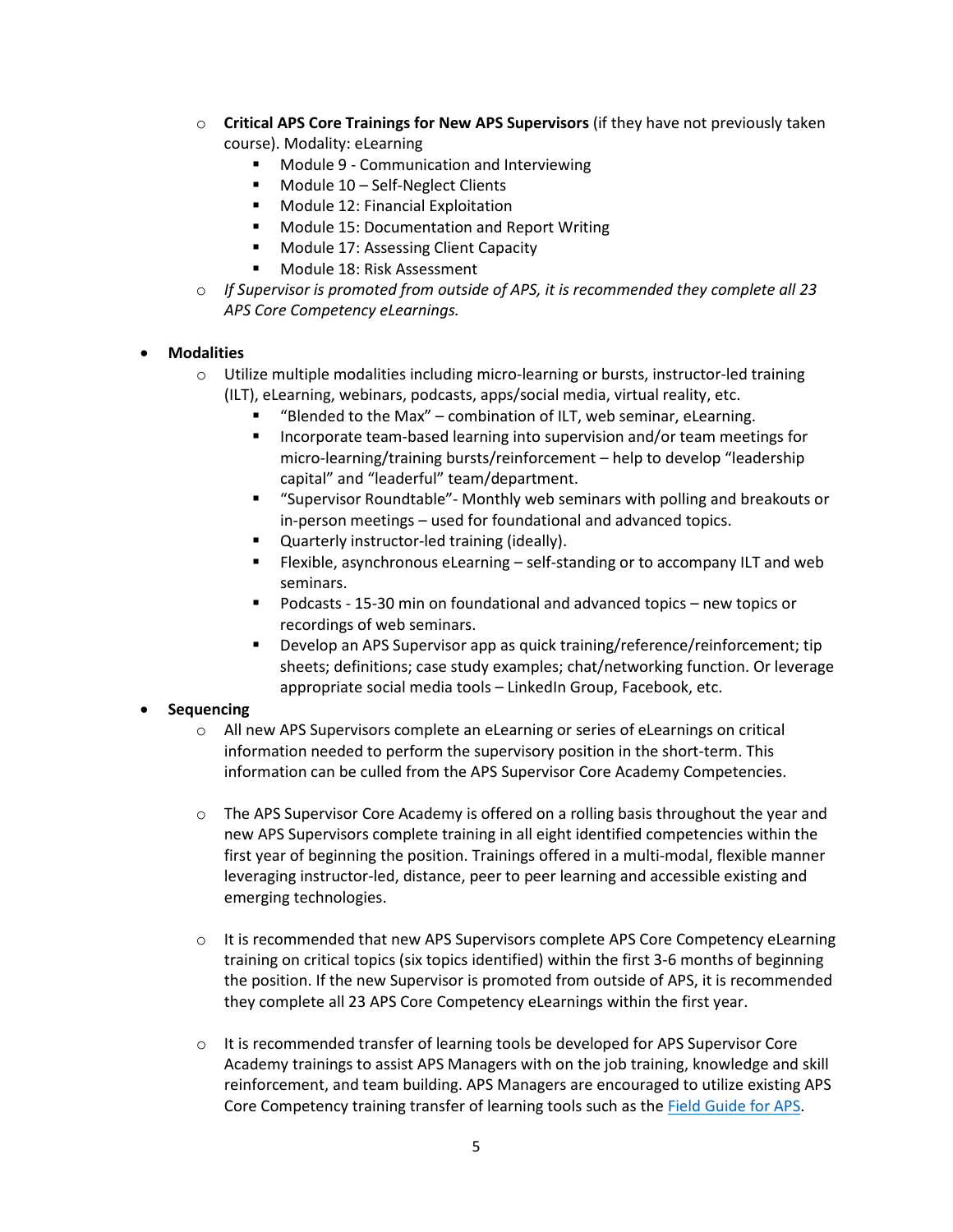### **APS Supervisor Core Training Competencies – v. 11/4/13**

#### **Specialized Supervisor Trainings:**

- **APS Supervisor as Trainer (Available In-Person and Webinar)**
	- $\checkmark$  After participating in this workshop, frontline supervisors will gain an understanding of the basic tenets of Kolb's Experiential Adult Learning Theory and participants will be able to articulate the responsibility of the supervisor in promoting effective adult learning when facilitating training of new APS workers.
	- $\checkmark$  Participants will be able to assess a new worker's learning style enabling supervisors to provide appropriate and targeted training; participants will be able to correctly apply at least one new training strategy in order to reinforce the NAPSA Core Competency skills.
	- $\checkmark$  Frontline supervisors will learn how to implement training techniques, such as asking open ended questions, which will enhance the new worker's acquisition of critical thinking skills.
	- $\checkmark$  Frontline supervisors will learn how to utilize two established tools that can be utilized to evaluate a new APS worker's integration of the training materials.
	- $\checkmark$  During the session, frontline supervisors will practice providing supportive, critical feedback so that they may acquire skills enabling them to effectively reflect on a new worker's performance throughout the training period.

#### **Working with Less: Coping During Times of Scarce Resources (Available In-Person & Webinar)**

- $\checkmark$  Demonstrate screening and prioritizing clients based upon their level of risk for experiencing abuse or neglect.
- $\checkmark$  Train intake workers on how to screen low-risk clients over the phone, through referrals to community resources and support services.
- $\checkmark$  Describe how interagency collaborations can enhance their ability to serve APS clients in the midst of staffing reductions.
- $\checkmark$  Demonstrate techniques to recruit one new, multi-disciplinary partner.
- $\checkmark$  Practice providing supportive feedback to workers that are showing signs of stress and burnout, and who appear to be underperforming.
- $\checkmark$  Practice self-care techniques and demonstrate them to APS field workers with the goal of reducing staff burnout and enhancing performance.

#### **APS Supervisor Core Series**

**Module 1 - Understanding Self as Supervisor (Available In-Person)**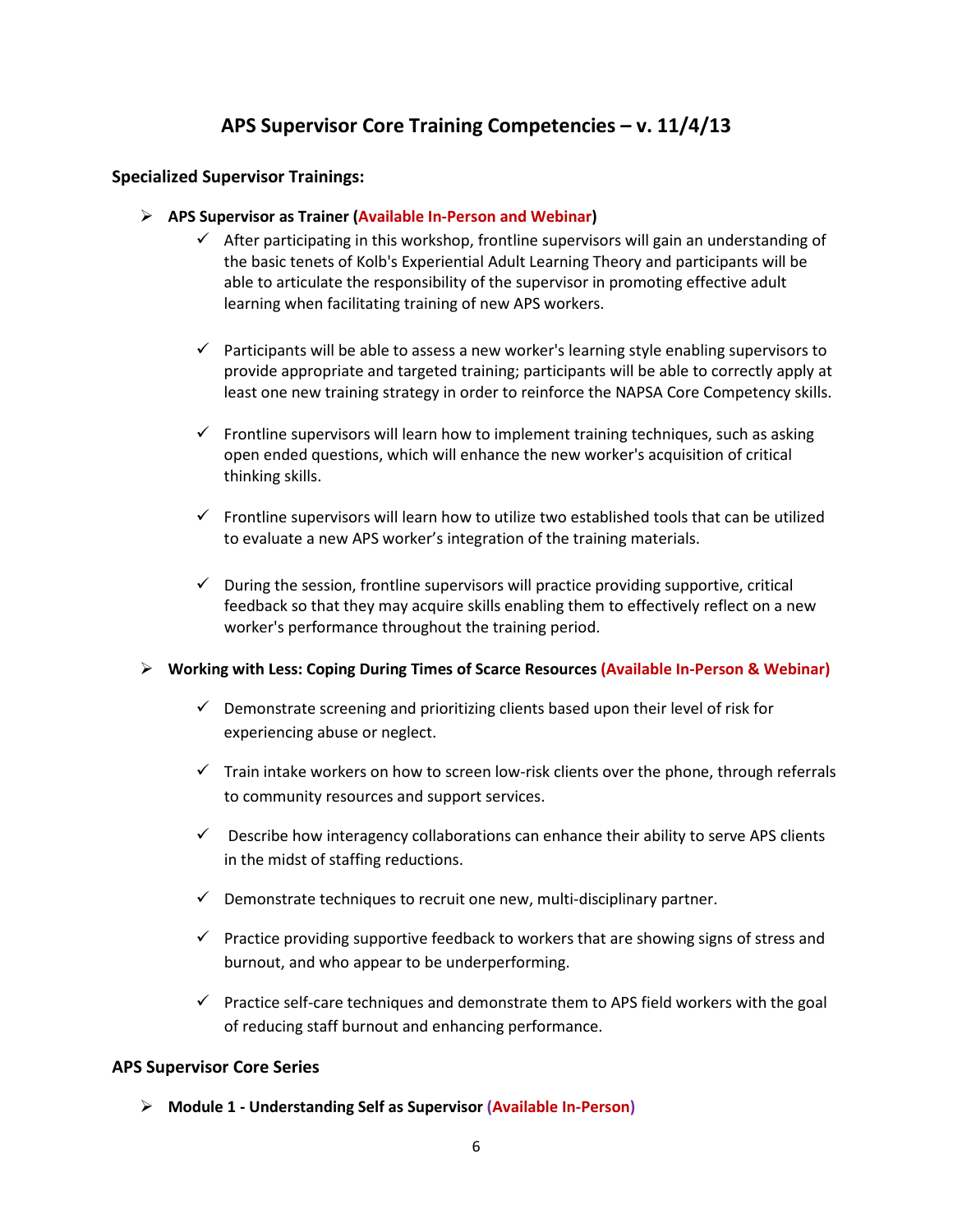- $\checkmark$  Identify roles of APS Supervisor and assess your competency in each role.
- $\checkmark$  Learn to integrate strengths-based leadership skills into current supervision style to increase staff performance.
- $\checkmark$  Identify appropriate uses of training, mentoring, and coaching skills and apply these skills with staff.
- $\checkmark$  Describe personal vision for effective and productive work environment and identify steps to implement change.
- $\checkmark$  Identify issues relating to professional boundaries and learn strategies for managing these issues.

#### **Module 2 - Foundations of Effective Supervision (Available In-Person)**

- $\checkmark$  Recognize the components of APS culture and how they impact the APS supervisor's role.
- $\checkmark$  Identify three key roles for the APS supervisor and practice elements from these roles.
- $\checkmark$  Identify and practice case elements of case consultations.
- $\checkmark$  Describe key elements for quality assurance via the case review process.
- $\checkmark$  Assess ways to effectively structure and utilize unit meetings.

#### **Module 3 - Teambuilding for APS Professionals (Piloted, in revision)**

- $\checkmark$  Define the characteristics that make up a healthy and effective team.
- $\checkmark$  Evaluate and assess your strengths as a team leader.
- $\checkmark$  Practice Learning Circle techniques for team building.
- $\checkmark$  Identify the stages of cultural competency and name two ways that diversity strengthens teams.
- $\checkmark$  Learn strategies for managing challenging teams and/or individuals.

#### *APS Supervisor Core Modules to be developed:*

- **Data and Fiscal Operations (may want to consider developing last/less of an issue for state administered programs)**
	- $\checkmark$  Identify the importance of strategic planning and steps for strategic planning for/with your unit
	- $\checkmark$  Describe the role of data in APS advocacy, legislation and promising practice development
	- $\checkmark$  Identify key concepts and terminology related to case outcome measurements and their importance in evaluating case closures
	- $\checkmark$  Describe the function of the SOC 242 and the supervisor's role in monthly reporting
	- $\checkmark$  Demonstrate the ability to calculate personnel and case costs
	- $\checkmark$  Identify program funding sources and allocations
	- $\checkmark$  Add objective around grants and grant writing??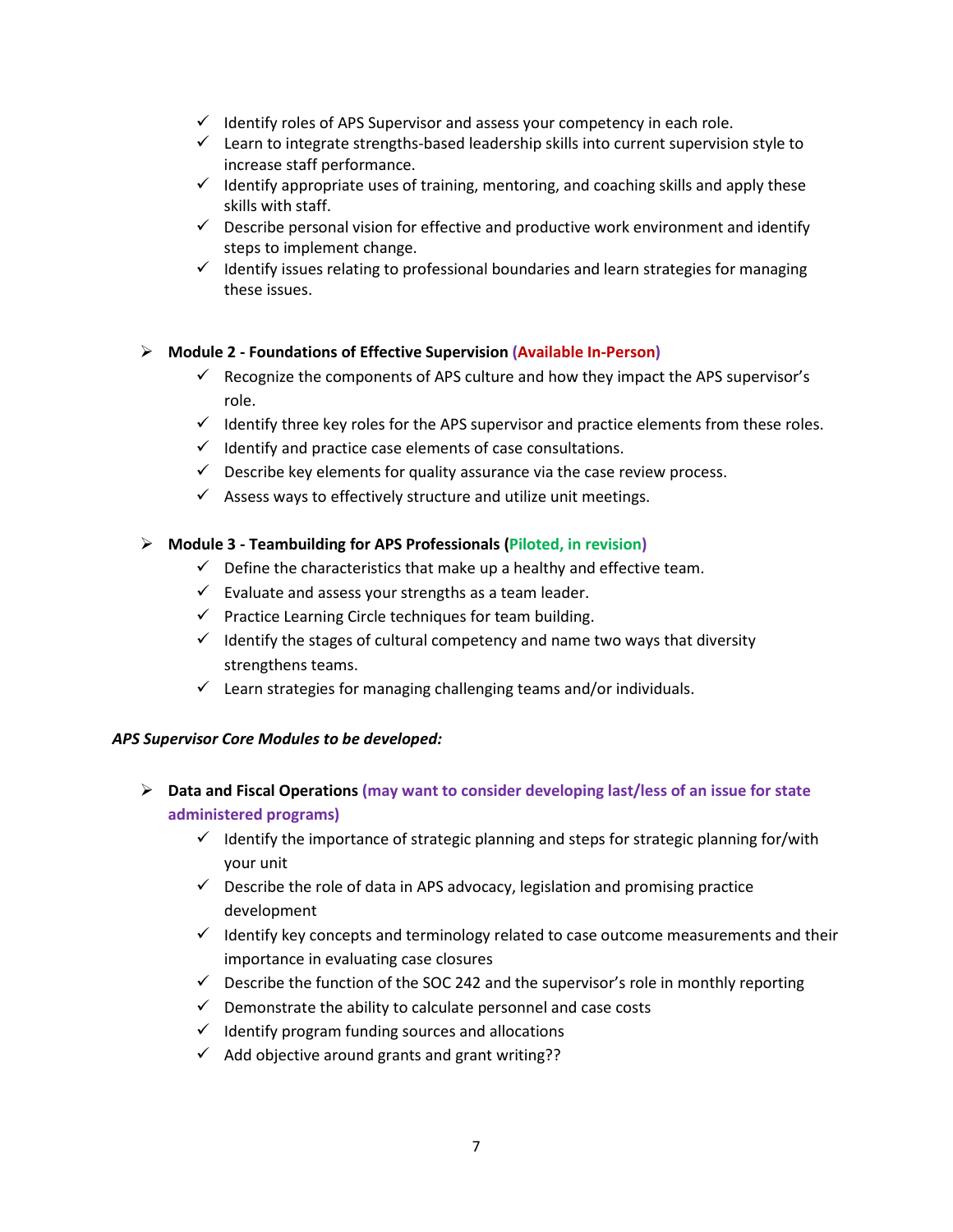### **Management of Personnel Issues (some agencies/states send staff to HSS dept trainings for this topic)**

- $\checkmark$  Identify factors related to staff performance concerns including discipline and case compliance issues
- $\checkmark$  Describe the role that performance measures, data, and supervisor documentation have in the evaluation of staff performance
- $\checkmark$  Identity approaches in effectively addressing staff behaviors (difficult, aggressive, resistant, etc.) or issues
- $\checkmark$  Practice completing a performance plan and presenting it to a staff member exhibiting performance issues
- $\checkmark$  Describe the supervisor's role in progressive discipline and strategies for implementation
- $\checkmark$  Describe the supervisor's role in termination

#### **Critical Thinking – proposed addition - awaiting draft curriculum from developer**

#### **Collaborations & Resources – proposed ½ Day training**

- $\checkmark$  Describe the mandates and benefits of working with multi-disciplinary partners (Law Enforcement, Public Guardian/Conservator, IHSS, Legal Services, Financial Institutions, Senior Centers, Meal Programs, Medical Staff, etc.)
- $\checkmark$  Identify ways to cultivate relationships and collaborations including inter-agency and community.
- $\checkmark$  Describe the purpose of Memorandum of Understanding (MOU)
- $\checkmark$  Practice developing a mock Memorandum of Understanding (MOU)
- $\checkmark$  Identify methods for managing communication with management, partners, the community and media

### **Workplace Safety – proposed ½ day (based on Dan Elliot – Impact Safety webinar 3.21.12, L.A. supervisor training)**

#### **Ideas for Learning Objectives:**

- $\checkmark$  Universal safety best practices
- $\checkmark$  IT/Technology safety best practices
- $\checkmark$  Remember Supervisor safety concerns
- $\checkmark$  Supervisor Role in worker safety
- $\checkmark$  Collaboration/engagement/fostering a culture of safety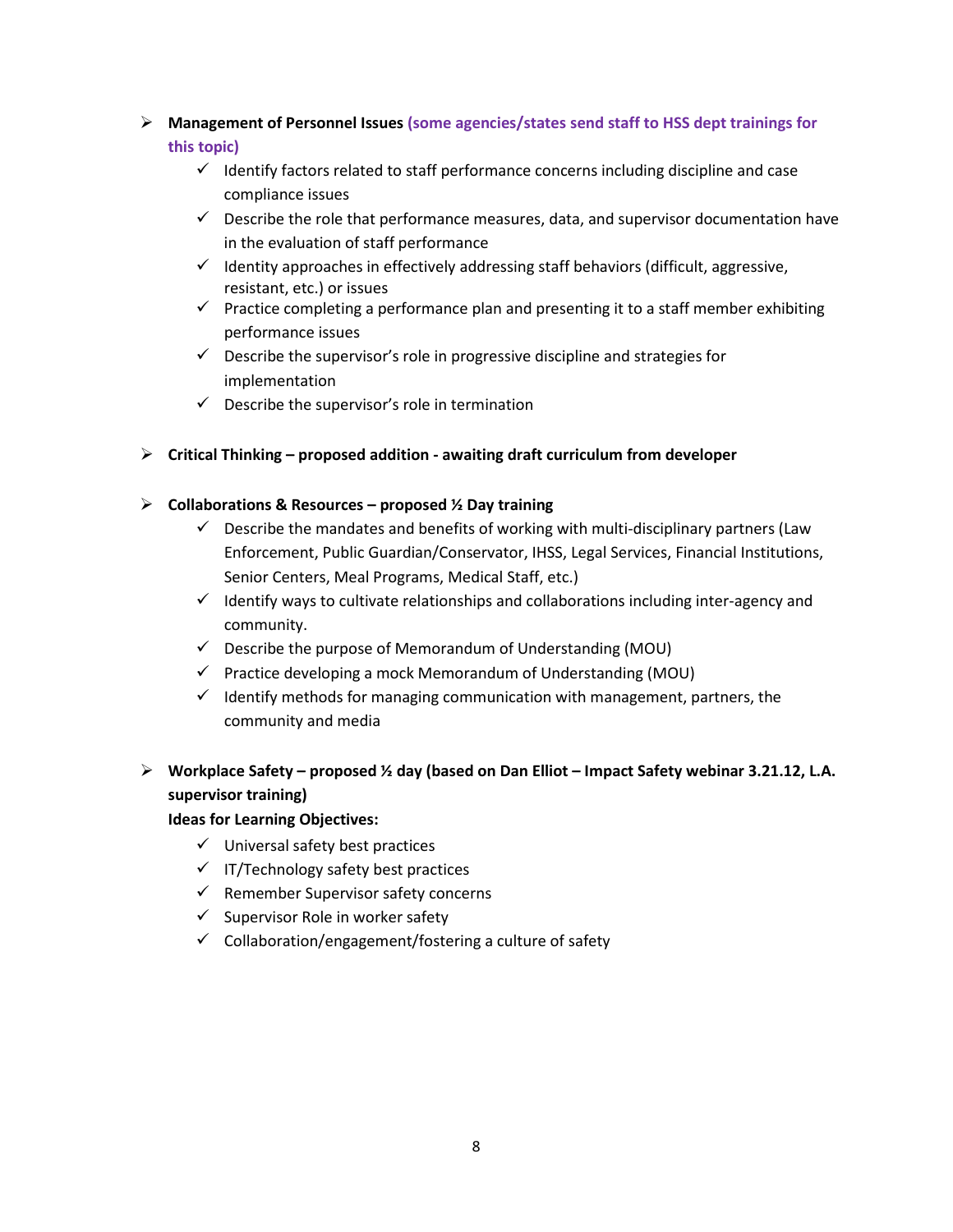# <span id="page-9-0"></span>APS/Adult Service Manager Leadership Development Plan

*Managing your problems can only make you good, whereas building your opportunities is the only way to become great* (Collins, 2001).

As was researched and discussed in the APS Leadership Development Framework – Research Report (Phase 1), there is a dearth of leadership training opportunities for professionals in Aging. Most learning and development occur on the job with multiple competing tasks and priorities. Additionally, for APS and/or Adult Service Managers in California, they are often tasked with administering multiple county programs (e.g. In-Home Support Services) which typically demand time and attention. This results in scarce time or consideration to APS beyond crisis resolution which profoundly effects program administration and outcomes.<sup>[iv](#page-5-3)</sup>

Fortunately, the California Department of Social Services (CDSS), Academy for Professional Excellence, National Adult Protectives Services Association (NAPSA), Bay Area Social Services Consortium (BASSC), and the California Social Work Education Center (CalSWEC) were recently awarded a three-year grant from the Administration for Community Living (ACL) to develop an APS Leaders Institute with two major goals:

1). Increase the capacity of Adult Services and APS administrators to coordinate, plan, and implement APS system improvements. 2). Enhance the capacity of APS programs to meet the complex needs of vulnerable adults by increasing the number of MSW trained social workers working in APS (California Department of Social Services, 2018).

The following APS and/or Adult Services Manager Leadership Development Plan is largely based on the key objectives, anticipated outcomes and key deliverables from the APS Leaders Institute related to Goal 1 above. The training plan includes topics, structure, sequencing, modalities, use of emerging technologies, etc.

#### **Key Deliverables**

The APS Leaders Institute key training deliverables include:

- Adult Service Administrators 2-4hr instructor-led training added to regular monthly meetings 1-2 times per year. The Administrators will join the APS Managers at trainings on the most salient topics they need to be aware of.
- APS Managers Half-day instructor-led trainings will be added to regular APS Manager quarterly meetings. 3 times per year, 2-3hr Regional Team Planning/Discussion Sessions via remote conferencing.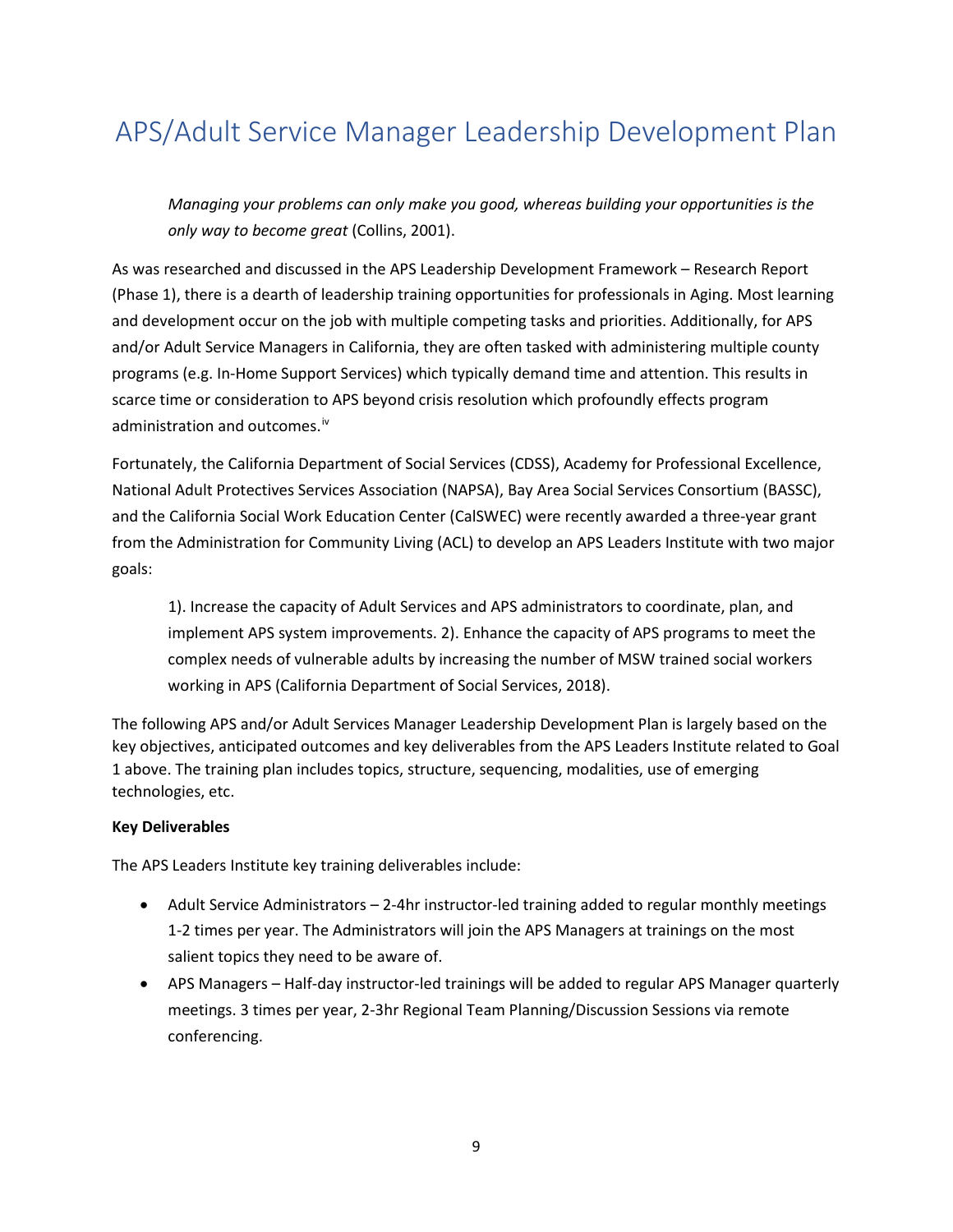#### **Modalities**

The goal for the APS Leaders Institute is to leverage established infrastructure to offer instructor-led training (ILT) and online modalities such as webinar and video conference calls (e.g. Zoom) to maximize participation and meet objectives and outcomes. Other modalities such as eLearning, podcasts and apps may also be utilized as needed for micro-learning or learning bursts and transfer of learning.

#### **Topics**

Adult Protective Services Leaders Institute Initial Survey - In January 2019, the California Department of Social Services (CDSS) Adult Protective Services (APS) Program Liaison administered a brief survey to county upper management regarding top training topics and "big picture" outcomes the forthcoming APS Leaders Institute should prioritize. Preliminary data from 54 respondents was shared for research and planning purposes.

The three most important training topics for the APS Leaders Institute to address according to survey respondents (n=54) includes: How APS organizational structure drives processes; Using data for program improvement; and Fiscal-understanding of funding streams. *See Table 1 below.*

From the same survey, the three most important "Big Picture" outcomes include (n=52): Developing case management services for high-need APS clients; Decrease abuse and self-neglect reoccurrences; and Develop a state level quality assurance standard. *See Table 2 below*.

In a subsequent meeting in February 2019 to discuss the survey data, the CWDA Protective Services Operations Committee (PSOC) endorsed the ranking of the training topics and endorsed the "Big Picture" outcome be focused on case management services for high-need APS clients. Subsequent discussions around liability with on-going case management and APS client right to self-determination will need to be addressed.

#### *Table 1*

| <b>Priority</b> | <b>Topic</b>                                                                                                                      |      |
|-----------------|-----------------------------------------------------------------------------------------------------------------------------------|------|
|                 | How APS organizational structure drives processes (Skill-Applying program design<br>principles to improve processes and outcomes) | 3.54 |
| $\mathcal{P}$   | Using data for program improvement (Skill-Analyzing data to drive program<br>$design)*$                                           |      |
| 3               | Fiscal-understanding of funding streams (Skill-Leveraging funding streams to<br>increase program capacity)                        |      |
| 4               | Measuring Outcomes (Skill- analyzing factors related to outcomes and outcomes to<br>understand program performance)               | 5.04 |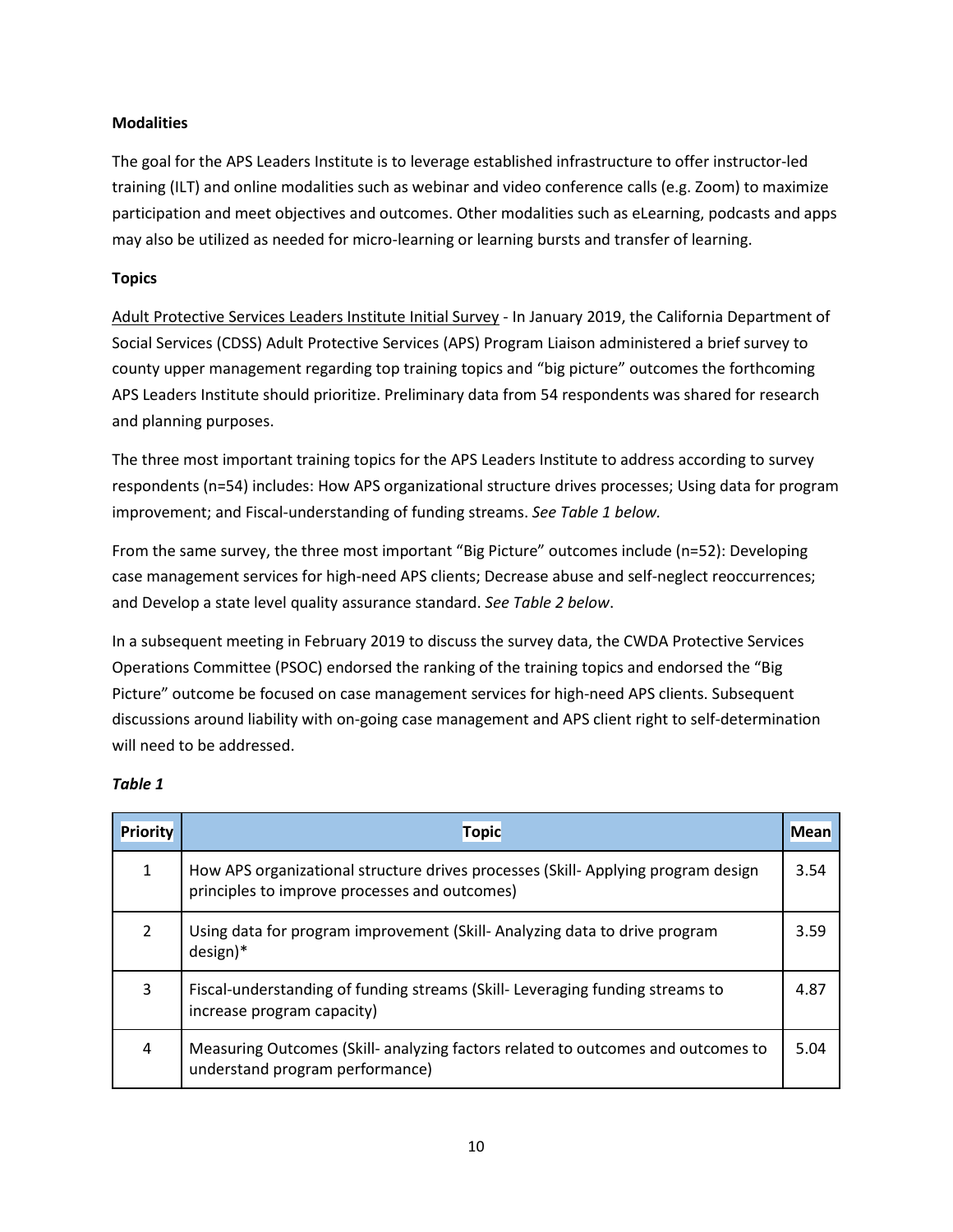| 5  | Standardizing data across counties (Skill- Understanding data and the politics<br>behind data collection) |  |
|----|-----------------------------------------------------------------------------------------------------------|--|
| 6  | Telling our story- Public awareness to promote community support (Skill-Presenting<br>to the public)*     |  |
| 7  | Understanding the legislative process (Skill- Political acumen)                                           |  |
| 8  | Collaborating and networking (Skill- developing effective community partnerships)                         |  |
| 9  | Rural APS needs (Skill-completing a gap analysis)                                                         |  |
| 10 | Best practices/Demonstration projects from other states (Skill- Evaluating the fit of<br>a practice)      |  |

Source: (California Department of Social Services, 2019)

*\*Recommended to sequence these topics together.*

#### *Table 2*

| <b>Priority</b> | "Big Picture" Topic                                                                                                                                                 | <b>Mean</b> | Count |
|-----------------|---------------------------------------------------------------------------------------------------------------------------------------------------------------------|-------------|-------|
| 1               | Decrease abuse and self-neglect reoccurrences                                                                                                                       | 3.1         | 52    |
| $\overline{2}$  | Develop case management services for high-need APS<br>clients                                                                                                       | 3.1         | 52    |
| 3               | Develop a state level Quality Assurance standard                                                                                                                    | 4.87        | 52    |
| 4               | Develop caseload and worker/supervisor ratios for the state                                                                                                         | 5           | 52    |
| 5               | Develop effective partnerships with Public Guardian                                                                                                                 | 5.65        | 52    |
| 6               | Demonstrate the value of the APS program (cost saving,<br>health outcomes)                                                                                          | 5.73        | 52    |
| $\overline{7}$  | Develop consensus for a statewide case-level (as opposed<br>to the aggregate SOC 242 level) data collection system to<br>inform state and federal program decisions | 6.33        | 52    |
| 8               | Increase prosecutions resulting from more effective working<br>relationships with law enforcement                                                                   | 6.71        | 52    |
| 9               | Promote California driven federal advocacy for federal<br>funding for APS programs                                                                                  | 6.88        | 52    |
| 10              | Improve collaboration and networking with community<br>partners                                                                                                     | 7.63        | 52    |

Source: (California Department of Social Services, 2019)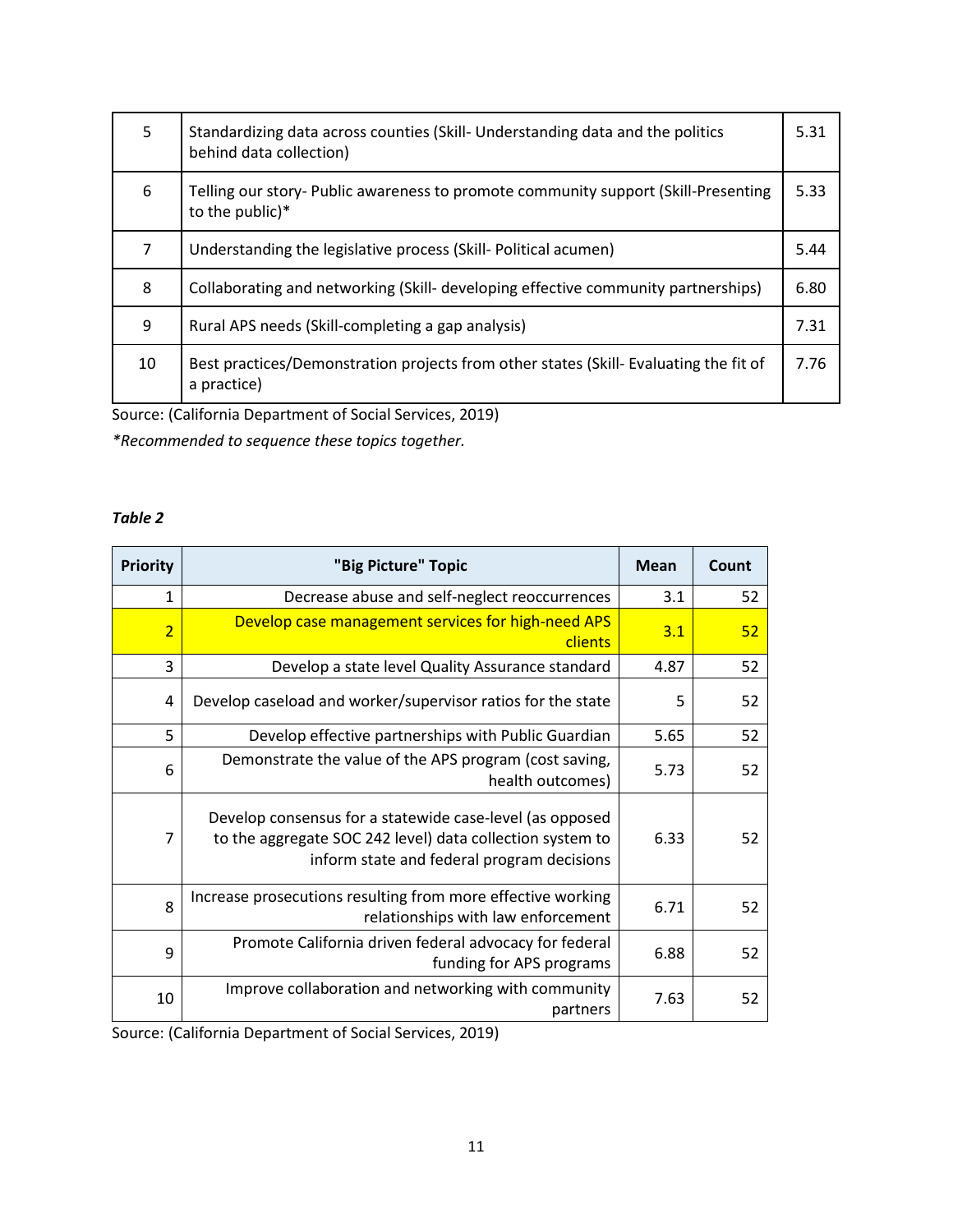#### **Suggested Sequencing and Potential Presenters**

Based on the PSOC meeting in February 2019 and subsequent meetings of the APS Leaders Institute Advisory Team and program leads from CDSS, NAPSA and the Academy for Professional Excellence in March 2019, the following topic and sequence is recommended:

#### **Training Priority 1 - How APS Organizational Structure Drives Process**

**Suggested to include aspects of:** your personal leadership style, team building, and managing up **Content Expert(s):** Karl Urban, MA, Senior Research Manager, WRMA - *How Structure Drives Process* (training delivered at 2018 NAPSA Conference)

**Delivery Modality:** ILT or Webinar

**Delivery Timeframe:**

**Recommended Target Audience:** APS Managers

*How does this apply to the Big Picture outcome goal to develop case management services for high-need APS clients?*

#### **Training Priority 2 – Using Data for Program Improvement**

**Suggested to include aspects of:** critical thinking

**Content Expert(s):** Karl Urban, MA, Senior Research Manager, WRMA, Inc. – *Using Data to Improve APS Services* (60min webinar delivered for APS-TARC Feb 2019)

Andy Capehart, Senior Business Analyst/Subject Matter Expert, WRMA, Inc.

**Delivery Modality:** ILT and/or Webinar

**Delivery Timeframe:**

**Recommended Target Audience:** APS Managers

*How does this apply to the Big Picture outcome goal to develop case management services for high-need APS clients?*

#### **Training Priority 3 - Telling Our Story More Effectively Using Reframing and Data**

**Suggested to include aspects of:** diversity, inclusion, cultural awareness. Add aspects of legislative process – e.g. proper messaging, giving compelling testimony and/or writing letters if all can realistically been covered in 4-hr block.

**Content Expert(s):** Reframing Aging – Krista Brown, Associate, Education Programs, American Society on Aging and Training and Curriculum Consultant

Reframing Elder Abuse – Julie Schoen, JD, Deputy Director, National Center on Elder Abuse (NCEA) Speaker from County Using Reframing – El Dorado (Laura Walny Armstrong Soc. Services Program Manager), San Francisco (Shireen McSpaddin, ED DAAS), others?

**Delivery Modality:** ILT and/or Webinar

**Delivery Timeframe:**

**Recommended Target Audience:** *APS Managers and Adult Service Administrators*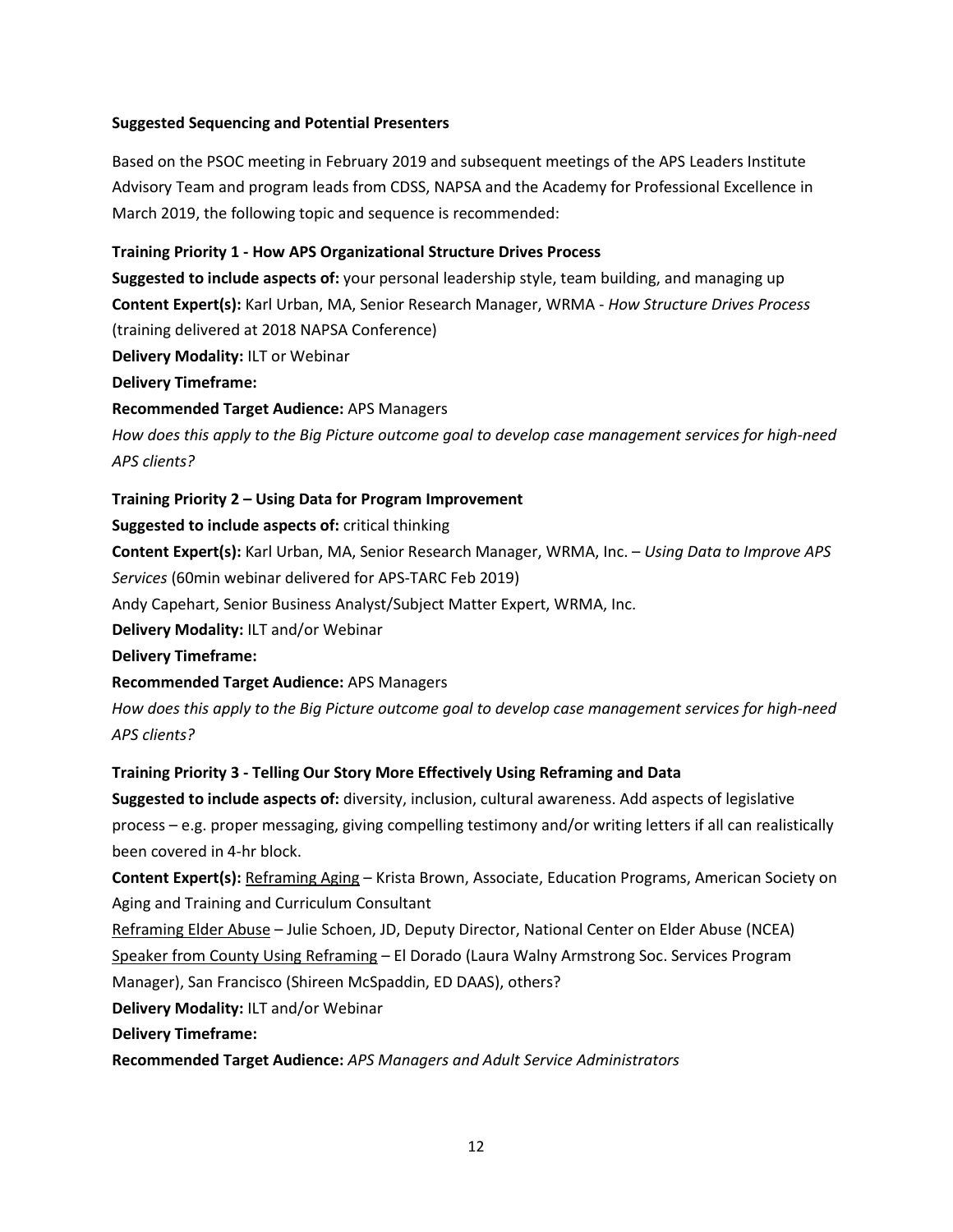### *How does this apply to the Big Picture outcome goal to develop case management services for high-need APS clients?*

### **Training Priority 4 – Fiscal Understanding of Funding Streams (Note: depending on scheduling, this may be able to be combined with #7 – Understanding the Legislative Process as 4hr session or presented sequentially)**

**Suggested to include aspects of:** understanding the legislative process as appropriate

**Content Expert(s):** Bill Benson, Principal, Health Benefits ABCs and National Policy Advisor, NAPSA Carol Sewell, MA, (Former) Legislative Director, CA Commission on Aging and Chair, CA Elder Justice Coalition (CEJC)

CWDA and/or CSAC presenter

**Delivery Modality:** ILT and/or Webinar

**Delivery Timeframe:**

#### **Recommended Target Audience:** *APS Managers and Adult Service Administrators*

How does this apply to the Big Picture outcome goal to develop case management services for highneed APS clients?

#### **Training Priority 5 – Measuring Outcomes**

**Content Expert(s):** Pi-Ju (Marian) Liu, PhD, Assistant Professor, Purdue University -

#### <http://www.pijumarianliu.com/>

Akiles Ceron, MSW, Adult Protective Services Program Director, City & County of San Francisco – 2017 CWDA Conference Presentation: [https://www.cwda.org/sites/main/files/file-](https://www.cwda.org/sites/main/files/file-attachments/day_2_b1_s5_sf_daas_cwda_presentation_final_10_04_17.pdf)

[attachments/day\\_2\\_b1\\_s5\\_sf\\_daas\\_cwda\\_presentation\\_final\\_10\\_04\\_17.pdf](https://www.cwda.org/sites/main/files/file-attachments/day_2_b1_s5_sf_daas_cwda_presentation_final_10_04_17.pdf)

Other presenter county with models of identifying issue, collecting and analyzing data, and use for service/program improvement.

**Delivery Modality:** ILT and/or Webinar

**Delivery Timeframe:**

**Recommended Target Audience:** *APS Managers and Adult Service Administrators*

How does this apply to the Big Picture outcome goal to develop case management services for highneed APS clients?

#### **Training Priority 6 – Standardizing Data Across Counties**

**Suggested to include aspects of:** NAMRS component for national data collection; previous and current statewide efforts from PSOC

**Content Expert(s):** Lori Delagrammatikas, MSW, Executive Director, NAPSA and Former APS Liaison, CA Department of Social Services

Andy Capehart, Senior Business Analyst/Subject Matter Expert, WRMA, Inc. or other NAMRS rep.

**Delivery Modality:** ILT and/or Webinar

**Delivery Timeframe:**

**Recommended Target Audience:** APS Managers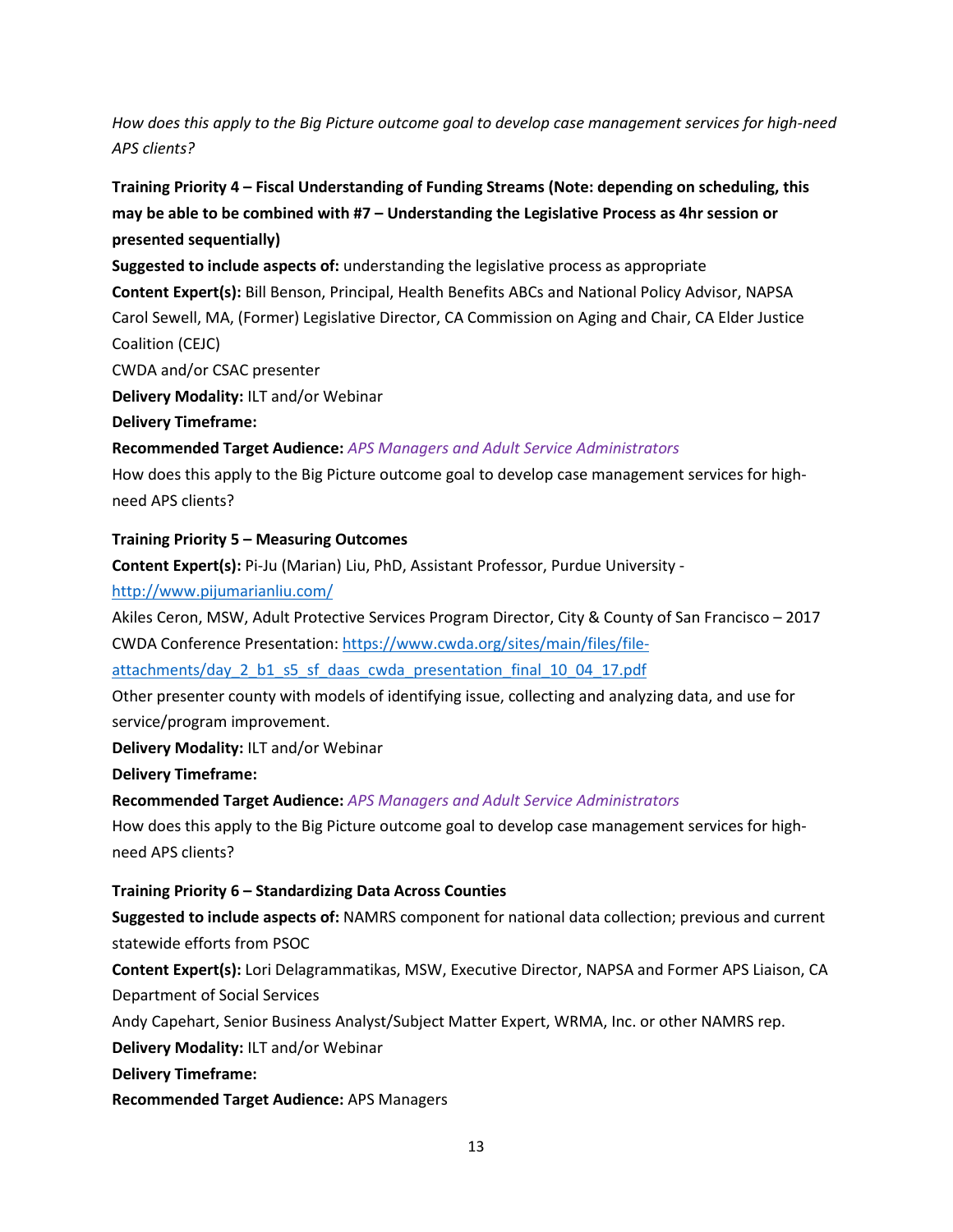*How does this apply to the Big Picture outcome goal to develop case management services for high-need APS clients?*

#### **Training Priority 7 – Understanding the Legislative Process**

**Suggested to include aspects of:** proper messaging, giving compelling testimony and/or writing letters, advocacy; the concept of intergenerational nature of abuse/abuse across the lifespan

**Content Expert(s):** Bill Benson, Principal, Health Benefits ABCs and National Policy Advisor, NAPSA Carol Sewell, MA, (Former) Legislative Director, CA Commission on Aging and Chair, CA Elder Justice Coalition (CEJC)

CWDA – Diana Boyer

CSAC – speaker fro[m Institute for Excellence in County Government](https://csac.imiscloud.com/CSACInstitute) o[r CSAC Legislative Staff](https://www.counties.org/legislative-staff) [\(https://www.counties.org/legislative-process\)](https://www.counties.org/legislative-process)

**Delivery Modality:** ILT and/or Webinar

**Delivery Timeframe:**

**Recommended Target Audience:** APS Managers

*How does this apply to the Big Picture outcome goal to develop case management services for high-need APS clients?*

#### **Training Priority 8 – Collaborating and Networking**

**Suggested to include aspects of:** communication and relationship building; power of MOUs; concept of intergenerational nature of abuse/abuse across the lifespan

**Content Expert(s):** 

**Delivery Modality:** ILT and/or Webinar

**Delivery Timeframe:**

**Recommended Target Audience:** APS Managers

*How does this apply to the Big Picture outcome goal to develop case management services for high-need APS clients?*

**Combine Training Priority 9/10 – Best Practices/Demonstration Projects from Other States With Focus on Rural APS Needs** 

**Suggested to include aspects of:** senior poverty, opioids, homelessness include examples of successful case management programs for high-need APS clients

**Content Expert(s):** NAPSA Regional Reps – TBD

Opioids & Elder Abuse - Bob Blancato or Brian Lindberg or Pamela Teaster -

<https://eldermistreatment.usc.edu/opioids-and-elder-abuse-a-disquieting-connection/>

Senior Poverty – [Justice in Aging](http://www.justiceinaging.org/)

Older Adult Homelessness – Margot Kushel, MD is a Professor of Medicine in the Division of General Internal Medicine at Zuckerberg San Francisco General Hospital and Trauma Center and the Director of the UCSF Center for Vulnerable Populations - <https://profiles.ucsf.edu/margot.kushel> **Delivery Modality:** ILT and/or Webinar

14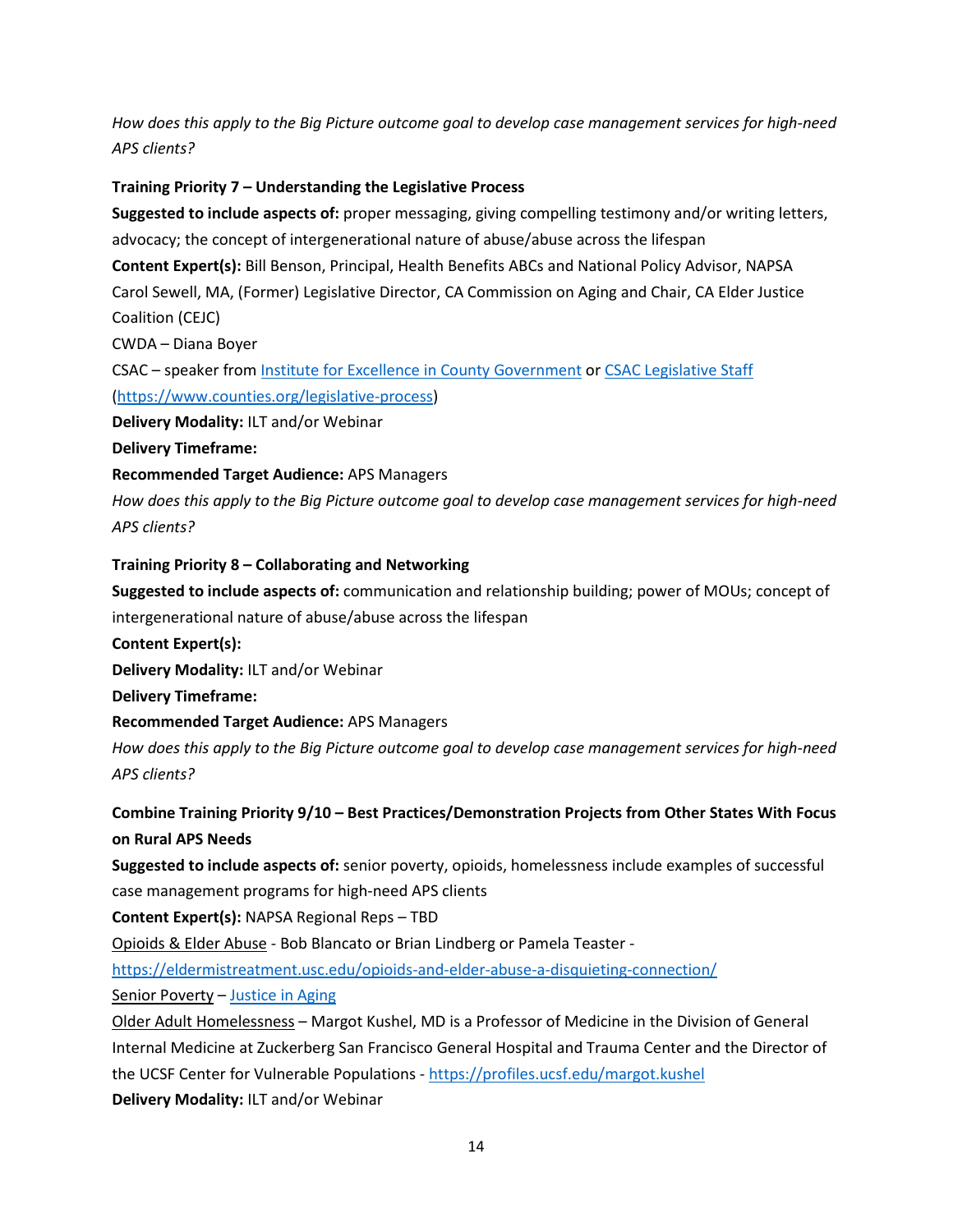#### **Delivery Timeframe:**

**Recommended Target Audience:** *APS Managers and Adult Service Administrators How does this apply to the Big Picture outcome goal to develop case management services for high-need APS clients?*

#### **Other Critical Leadership Development Competencies**

Additional critical leadership development training competencies identified in the APS Leadership Development Framework Research Report (Phase 1) can be interwoven into the APS Leaders Institute key deliverables if not present (see "Suggested to include aspects of:" above) and/or be considered for leadership development outside the APS Leaders Institute. These topics often are the foundational knowledge, skills and experiences that create effective leaders, staff, and organizations.

As per the Phase 1 report, content and competencies from nine state and national leadership development programs for aging in beyond included:

Common program competencies include:

- Individual and team leadership including some sort of self-assessment or self-exploration
- Collaboration, relationship-building and networking
- Visioning, critical thinking, problem-solving
- Creating and handling systems or policy change
- Managerial and/or financial skills
- Diversity, inclusion, cultural awareness/competence
- Communication individual, team, presentation skills and conflict resolution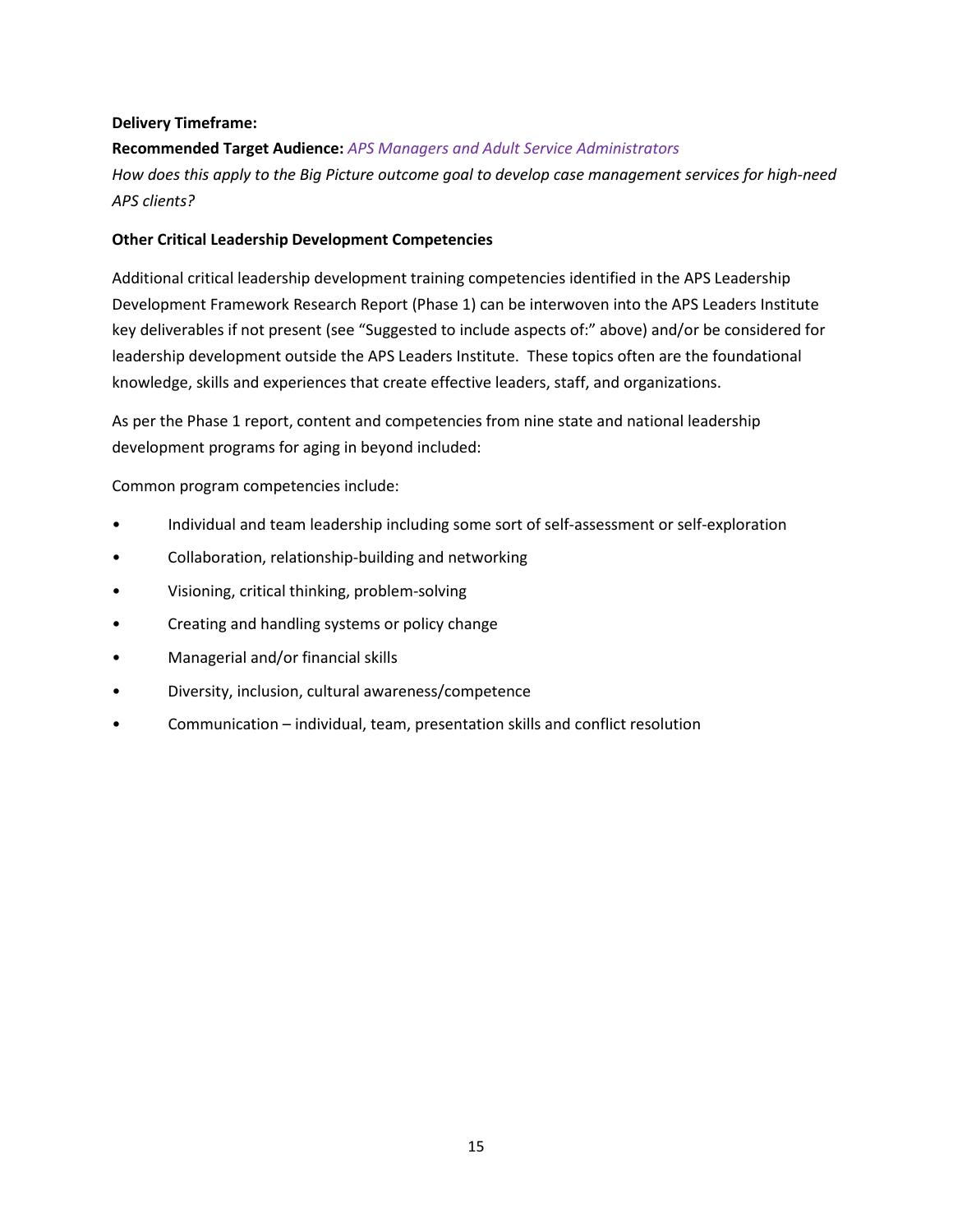# <span id="page-16-0"></span>Next Steps and Planning for the Future

*The best way to predict the future is to create it.* **-** Abraham Lincoln

The field of Adult Protectives Services (APS) is at an exciting and critical juncture. In the past decade, the world outside of the field of protective services is catching up to the fact that this part of the social safety net plays a critical role in the overall health and safety of older adults and persons with disabilities and our overall communities.

The past decade has seen the roll-out of national standardized training and certification for APS workers; roll-out of a federal data collection and reporting system; creation of National Voluntary Consensus Guidelines for APS Programs; the increase in influence and exposure of the Elder Justice Coordinating Council; and the growth of elder justice initiatives such as California Elder Justice Coalition and others. This is to name just a few examples. Yet, despite the gains, training and support for all levels of APS staff, including supervisors and managers, is lacking in many states and counties.

Specifically, California has an opportunity to keep and grow its commitment to APS and Adult Services programs with the forthcoming ACL-funded APS Leaders Institute and by allocating adequate statewide funding for next fiscal year and beyond for training of all levels of staff including supervisors. Thankfully, there is precedent for this.

In 2016, the Legislature and Governor approved a one-time, \$3 million general fund investment into the APS Training system (with \$3 million federal match it totaled \$6 million) to support the development of a training infrastructure for delivering training to APS social workers and some local PA/PG/PC. Over the last three years, the trainings reached hundreds of APS social workers statewide through the Regional Training Academies, and many PA/PG/PC through ten regional trainings and at their Annual Conference. These funds are set to expire on June 30th, reverting APS Training funding to a \$88,000 per year (plus \$88,000 federal matching for a total of \$176,000 per year for the entire state) and eliminating all regional trainings for PA/PG/PCs (Action Alert: Support APS and Public Guardian Training , 2019).

Currently, a coalition including California Commission on Aging, California Elder Justice Coalition, the County Welfare Directors Association, and the California State Association of Public Administrators, Guardians and Conservators have submitted a joint proposal to the legislature to increase state funding for statewide APS and PA/PG/PC training to \$5.75million (\$10.25 million with federal matching funds) over three years. The intent of this proposal is to ensure a statewide, consistent APS training program infrastructure to provide core training to all new APS staff, supervisor training, and advance training driven by new policy and emerging trends (Action Alert: Support APS and Public Guardian Training , 2019). Those involved in the APS and Adult Service training and advocacy are submitting letters of support as the legislation winds its way through committee.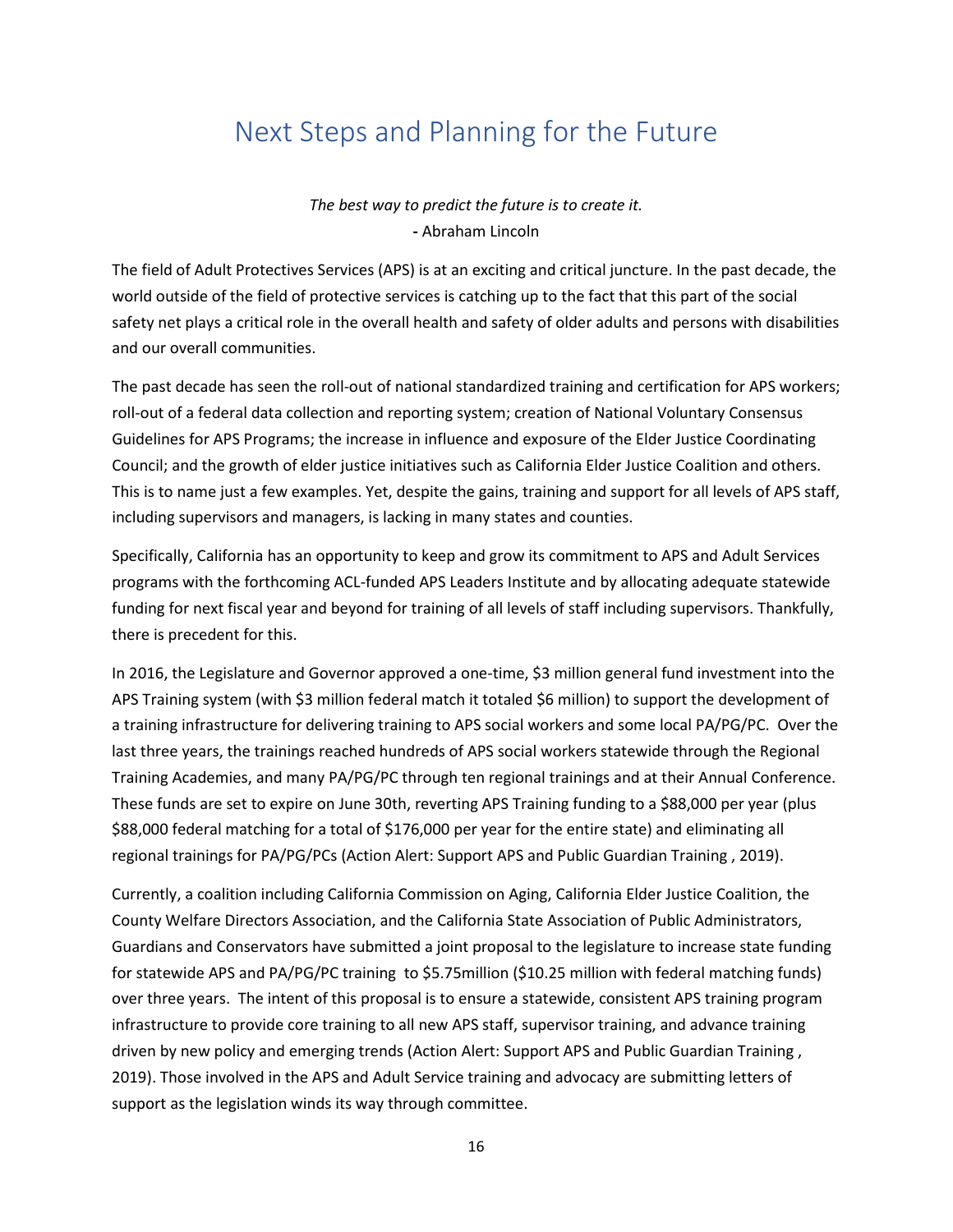# Conclusion

<span id="page-17-0"></span>This concludes the second phase of the Adult Protective Services Leadership Development Framework Project. The APS Leadership Development Plan is comprised of research, best practice models/programs, survey data, and national recommendations to develop leadership development plans for APS Supervisors and APS/Adult Service Managers. These plans inform and support the development of the forthcoming APS Leaders Institute and future leadership training initiatives for APS Supervisors.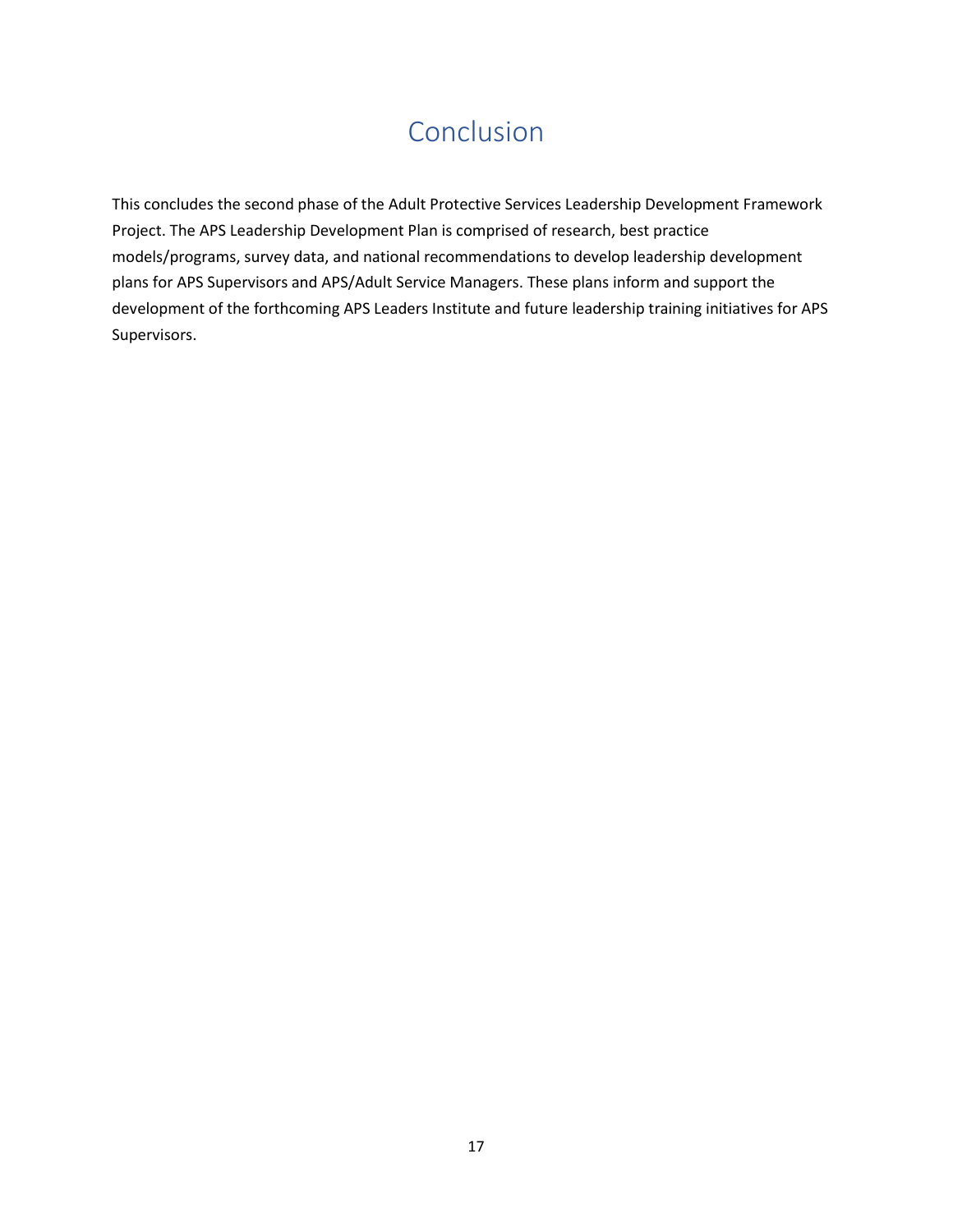### References

<span id="page-18-0"></span> $\overline{a}$ 

ii Strategic Goal 5 states, "(NAPSA) supports the development of increased skills, knowledge, and abilities of APS professionals throughout the country by developing and providing high quality training materials and training opportunities" (NAPSA, 2013).

iii Guideline: It is recommended that APS supervisors be qualified by training and experience to deliver Adult Protective Services. It is recommended that all APS supervisors receive initial and ongoing training specific to their job responsibilities and the complex needs of APS clients and managing APS workers. It is recommended that new supervisors be trained on basic supervisory skills within the first year of assuming supervisory responsibilities, including, but not limited to: a) Mentoring b) Phases of APS Supervision c) The Supervisor as Trainer d) Managing the Investigative Process e) Human Resources/Legal Issues for Supervisors

In addition, it is recommended that supervisors refresh their skills with ongoing annual training on higher level topics, such as training processes, worker development, and effective adult learning (Administration for Community Living, 2016).

<sup>iv</sup> Administrators at all levels are generally unaware of federal changes that can and should impact funding, policies, and practices.

There is a lack of statewide coordination and sharing of innovative practices and lessons-learned among counties. There is a lack of knowledge regarding how states outside California with similar needs are handling similar problems and issues.

Although county-based APS managers discuss the needs of the program at statewide County Welfare Directors Association (CWDA) meetings, the information from those meetings is not consistently, or uniformly, shared with Adult Services Managers, and Agency Directors. Two-way communication, influence, and consideration of APS needs at the upper management levels within counties is gravely lacking.

Strategies known to improve the experiences and outcomes for those at risk of or experiencing abuse are not implemented due to lack of attention, lack of knowledge, or lack of political will within a county system (Grants to Enhance State APS, 2018).

```
Action Alert: Support APS and Public Guardian Training . (2019, March 4). Retrieved from California Elder Justice 
Coalition: https://www.elderjusticecal.org/act-now-aps-training.html
```
Administration on Community Living. (2016). *Final Voluntary Consensus Guidelines for State Adult Protective Services Systems.* Washington, D.C.: Administration on Community Living, U.S. Department of Health and Human Services.

California Department of Social Services. (2018). *Grants to Enhance State Adult Protective Services HHS-2018-ACL-AOA-EJSG-0265: Administration for Community Living.* Sacramento: CDSS.

California Department of Social Services. (2019). *APS Leaders' Institute Initial Survey.* Sacramento: California Department of Social Services.

<sup>i</sup> Consideration should be given to the important role of the supervisor in reviewing cases during critical supervisory junctures, and the differences in the amount of time needed to supervise complex cases. Further, programs should consider the challenge to supervisors of simultaneously supervising workers from different programs (e.g., APS, Child Protective Services, In Home Support Services, aging services). Among the roles and functions of APS supervisors, programs should articulate the role of supervisor as trainer, especially for new workers; as mentor and advisor to workers; in community engagement; and in participation on multi- disciplinary teams. Finally, it is recommended that there be a limit on the number of workers supervised by each supervisor (Administration for Community Living, 2016).